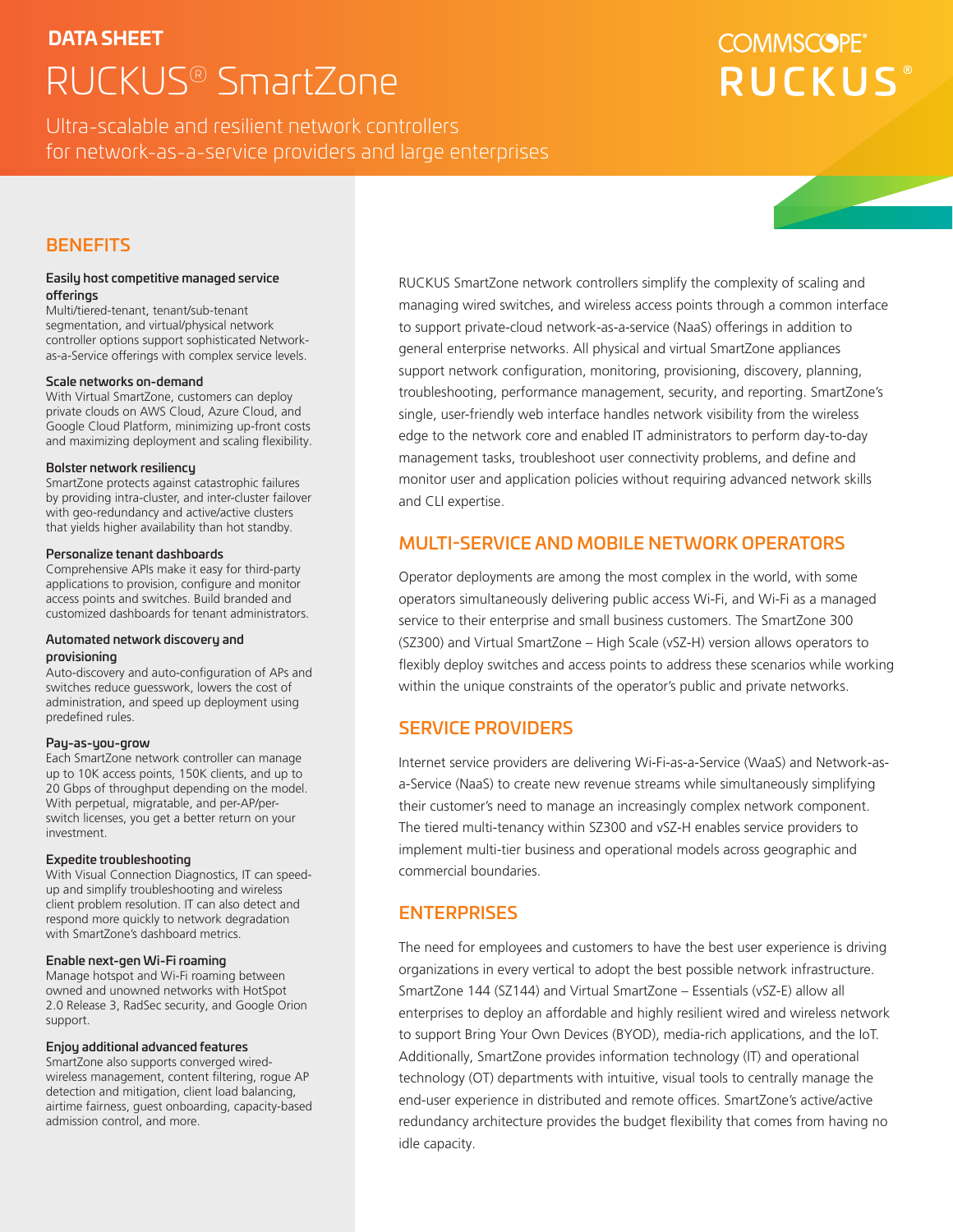| Audience                           | Physical                 | <b>Virtual</b>                                            |
|------------------------------------|--------------------------|-----------------------------------------------------------|
| Mid to Large Enterprises           | (SZ144)                  | SmartZone 144   Virtual SmartZone -<br>Essentials (vSZ-E) |
| Operators and Service<br>Providers | SmartZone 300<br>(SZ300) | Virtual SmartZone - High<br>Scale (vSZ-H)                 |

# OPERATIONS, ADMINISTRATION AND MANAGEMENT

## Multi-tier tenancy

The administrative hierarchy provides multi-tier tenancy management flexibility for service providers, allowing administrators to create and reuse configuration profiles within domains and zones. Role-based access control (RBAC) with pregrouped administration permissions makes common roles easier to set up. Define read-only or modify permissions that apply across zones, and easily add new administrator profiles and set permissions that apply across tenants.

**Only: SZ300, vSZ-H**

# Partner domain

The Partner Domain enables operators to separate tenants with their own unique set of configurations, profiles, and system

objects that are not shared with other tenants. This creates a wall between tenants to ensure privacy and alleviate operational headaches associated with tenant management. Also, service providers can personalize the administrative dashboard for their tenants with unique logos and text.

**Only: SZ300, vSZ-H**

# Administrative dashboard and menus

The Dashboard is a customizable and contextually rich interface that is optimized for large-scale networks. With Search, administrators can quickly find a specific menu, and often used menus can be added to the Favorite menu to quickly perform routine tasks such as AP and switch configuration. Submenus are also organized into groups such as Clients, Troubleshooting, Application Control, Access Control, Wireless, and Wired. Visual settings for the Dashboard personalize network alerts and statistics which are preserved throughout subpages. The topology of the entire network can be viewed in several ways with Topology or Ball views. Additional charts and views include maps, health, traffic analysis, spectrum analysis, and more. The Connection Failure dashboard metric for wireless connections lets administrators check system-wide connection failure trends and identify connection anomalies caused by systematic problems.

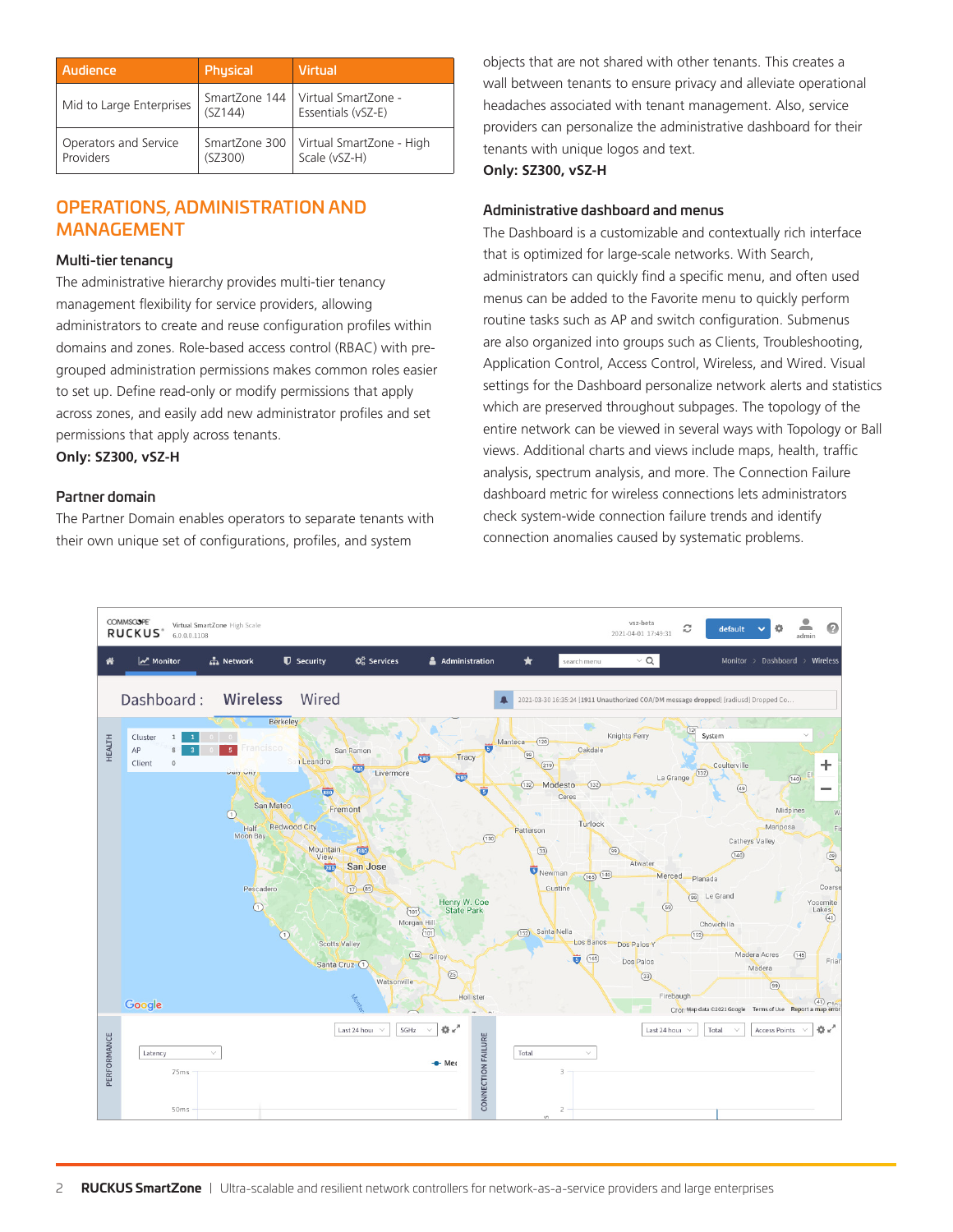

### Visual connection diagnostics

Visual Connection Diagnostics for wireless clients speeds and simplifies troubleshooting and client problem resolution. This troubleshooting tool allows an administrator to focus on a specific client device and its connection status. An intuitive interface tracks the step-by-step progress of the client's connection through 802.11 stages, RADIUS, EAP authentication, captive portal redirects, encryption key setup, DHCP, and roaming. Administrators can view each step, like IP address assignment, and pinpoint where in the process a failure occurred. This enhanced visibility helps determine the likely cause of client problems and, based on the failure stage, gives useful guidance for remediation. Visual Connection Diagnostics supports open, PSK, 802.1X, and WISPr networks.

### Network management APIs

A large library of well-documented REST-APIs enables 3rd party applications to invoke just about any configuration change presented within the SmartZone OS graphical user interface (GUI) or command-line interface (CLI). This allows IT managers of 3rd party applications to access SmartZone OS functions from within their management systems and issue direct commands without creating error-prone custom scripts.

A full set of near real-time MQTT/protocol buffer data streams enable 3rd party applications to ingest all network data, statistics, and alarms (from the client, AP, switch, WLAN, controller, cluster) with little delay, no fidelity loss, and no need to create a firewall pinhole. These data streams enable the recreation of SmartZone

dashboard elements or custom dashboards for internal and external consumption. RUCKUS makes use of this capability to enable its network analytics and reporting software.

Each SmartZone network controller supports access to a complete set of network machine-level metrics enabling it to plug directly into existing automated backend systems and to provide a 'headless' interface for the network infrastructure.

### Zone autonomy

Multi-Zone is used to segment the WLAN into independent organizational units. IT can create policies that group AAA, DPSKs, Hotspot portals, Bonjour policies, and WebAuth portals and assign them to one or multiple zones. Different zones can operate using different firmware versions or different country codes.

Administrators can also upgrade AP/switch zones independently from the controller software and manage APs with firmware up to two releases old. IT can update firmware one zone at a time or within a dedicated test zone before upgrading the entire network. Administrators can also group switches into Switch Groups to software upgrade an entire group or monitor the group as a whole and identify top talker ports across the group for example.

### Switch CLI configuration

CLI (Command Line Interface) commands for switches can be used through a remote CLI session to a specific switch or via CLI templates that apply a CLI configuration to a group of switches based on predefined policies.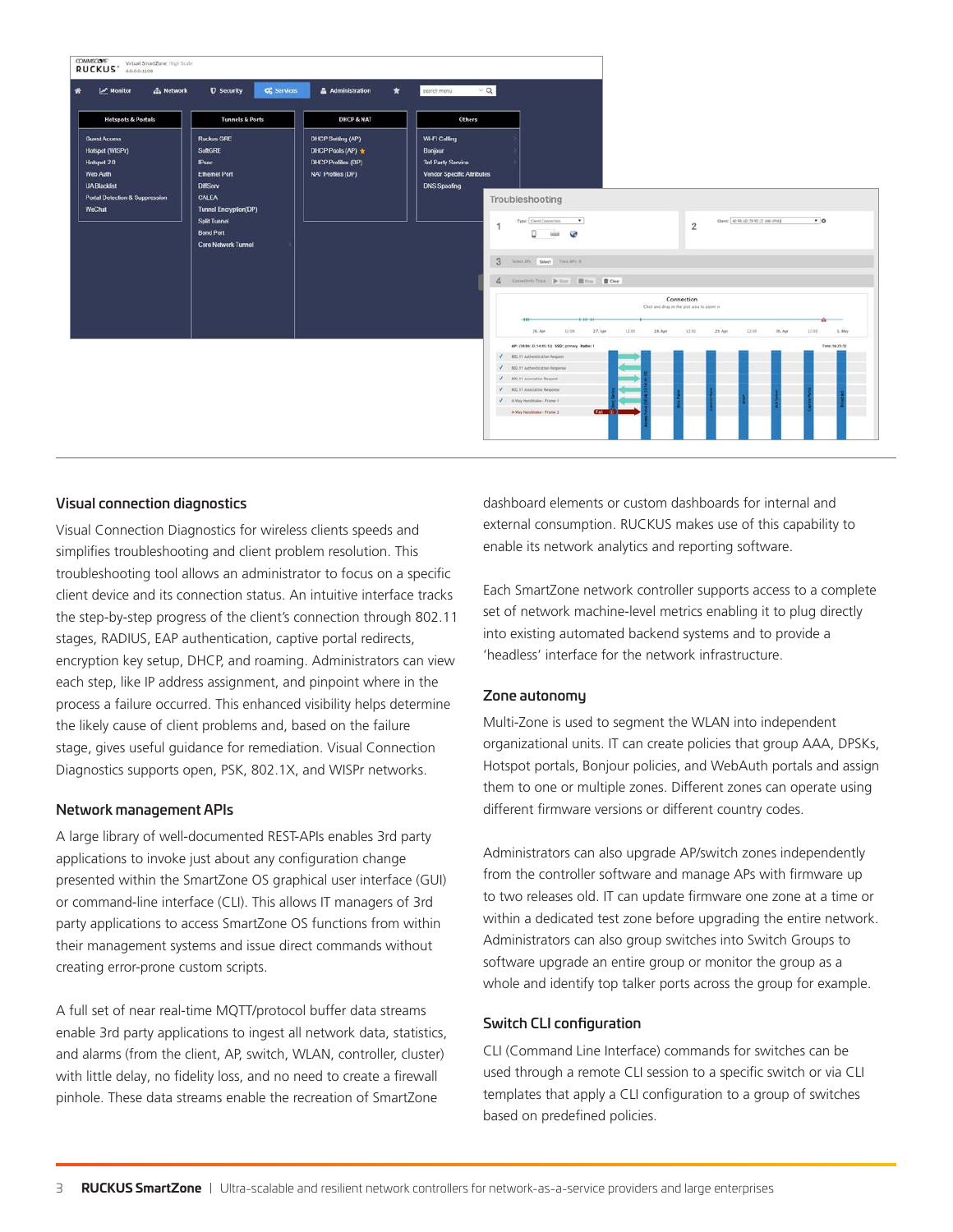### Multi-language support

10 languages are supported for end-user-facing portals and for network administrators to ease support across the world. Language support is included for: Spanish, Brazilian Portuguese, French, German, Italian, Russian, Simplified Chinese, Traditional Chinese, Korean and Japanese.

#### Lawful intercept

All SmartZone WLAN controllers support lawful intercept of encrypted traffic to maintain CALEA compliance on public or government-owned networks. Enable the mirroring of client traffic to a LIG (Lawful Intercept Gateway) over L2oGRE (Soft-GRE).

# SECURITY AND POLICY

#### URL filtering

URL Filtering for wireless clients allows businesses to create and enforce content policies that protect users from inappropriate and harmful websites while maintaining access to allowed URLs. Policies are granularly applied at a wireless LAN or user group level with override whitelist/blacklist options. Rich dashboards provide real-time visibility into millions of URLs, classified into 83+ categories, being allowed or denied. Additionally, URL Filtering supports Safe Search for Google, YouTube, and Bing.

#### Automated enhanced client security / DPSK

RUCKUS patented Dynamic PSKTM (DPSK) enhances client security by automating randomized passphrase keys for use with each device. SmartZone supports up to 50,000 DPSKs, with up to 25,000 per zone. Group DPSK, user-specified passphrase, and number-only DPSK further enhance client security in all settings.

Group DPSK allows IT to create a DPSK that can be shared by multiple different devices, with up to 500 Group DPSKs in a zone. Administrators can also specify a number-only DPSK, which makes guest or other "easy entry" scenarios more user-friendly.

| <b>DPSK Tupe</b> | <b>Sustem</b><br><b>Max</b> | Domain<br><b>Max</b> | Zone<br><b>Max</b> | <b>Comments</b>                                 |
|------------------|-----------------------------|----------------------|--------------------|-------------------------------------------------|
| Unbound          | 50,000                      | 25,000               | 500                | Only Unbound<br>DPSKs in the<br>system          |
| Bound            | 50,000                      | 25,000               | 25.000             | Only Bound DPKs<br>in the system                |
| Group            | 50,000                      | 25,000               | 500                | Only Group DPSKs<br>in the system               |
| Combination      | 50,000                      | 25,000               | 25.000             | Keeping the<br>above limits in<br>consideration |

#### WIDS / WIPS / rogue AP detection

SmartZone includes Wireless Intrusion Detection and Prevention System (WIDS/WIPS) functionality, enabling rogue AP detection. Rogue access points exhibiting malicious behavior such as spoofing the SSID or BSSID of a connected RUCKUS AP are prevented from connecting clients to the network.

APs can be categorized as Ignore, Known, Rogue, and Malicious to minimize disruption towards allowed APs or lab equipment, and thus prevent the network from acting against these discovered APs. Classification rules enable rogue AP detection by SSID match, MAC OUI, and RSSI threshold.

#### Role-based policy management

Granular role-based policies for wireless clients enable the creation of policy groups segmented by user role, domain, location, OS type, certificate status, VLAN, and many more factors. Roles are assigned during the authentication phase of new user onboarding, then VLAN, OS, and L3-7 policies are assigned as desired. Policy enforcement actions include allow, deny, and rate-limit based on VLAN or VLAN pool and L3/L4 Access Control Lists (ACLs).

#### Hotspot 2.0 / Passpoint

SmartZone creates a powerful network to accept cellular customer traffic. Manage hotspot and Wi-Fi roaming between owned and compliant 3rd party networks with HotSpot 2.0 Release 3 and RadSec security. Hotspot 2.0 is automatic and requires no user intervention after proper device provisioning. SmartZone also supports Google's [Orion Wifi initiative.](https://blog.google/technology/area-120/orion-wifi) Self-service provisioning can be accomplished by the RUCKUS Cloudpath® security and policy management platform.

#### Isolation whitelist

Administrators can manually configure a whitelist entry for a wireless device, either to add non-gateway devices such as printers or to allow additional gateway MAC addresses that may be required for load balancing or other functions. The isolation whitelist can be auto-only, manual-only, or auto and manual.

#### mDNS / Bonjour Management

mDNS broadcast storms are minimized using mDNS / Bonjour Management which detects Bonjour services (such as AirPlay, Apple TV, and other Apple network services) and other custom mDNS- based services such as Chromecast across VLANs and subnets for both wired and wireless networks. SmartZone is preconfigured with common Bonjour service types, making Bonjour service detection automatic.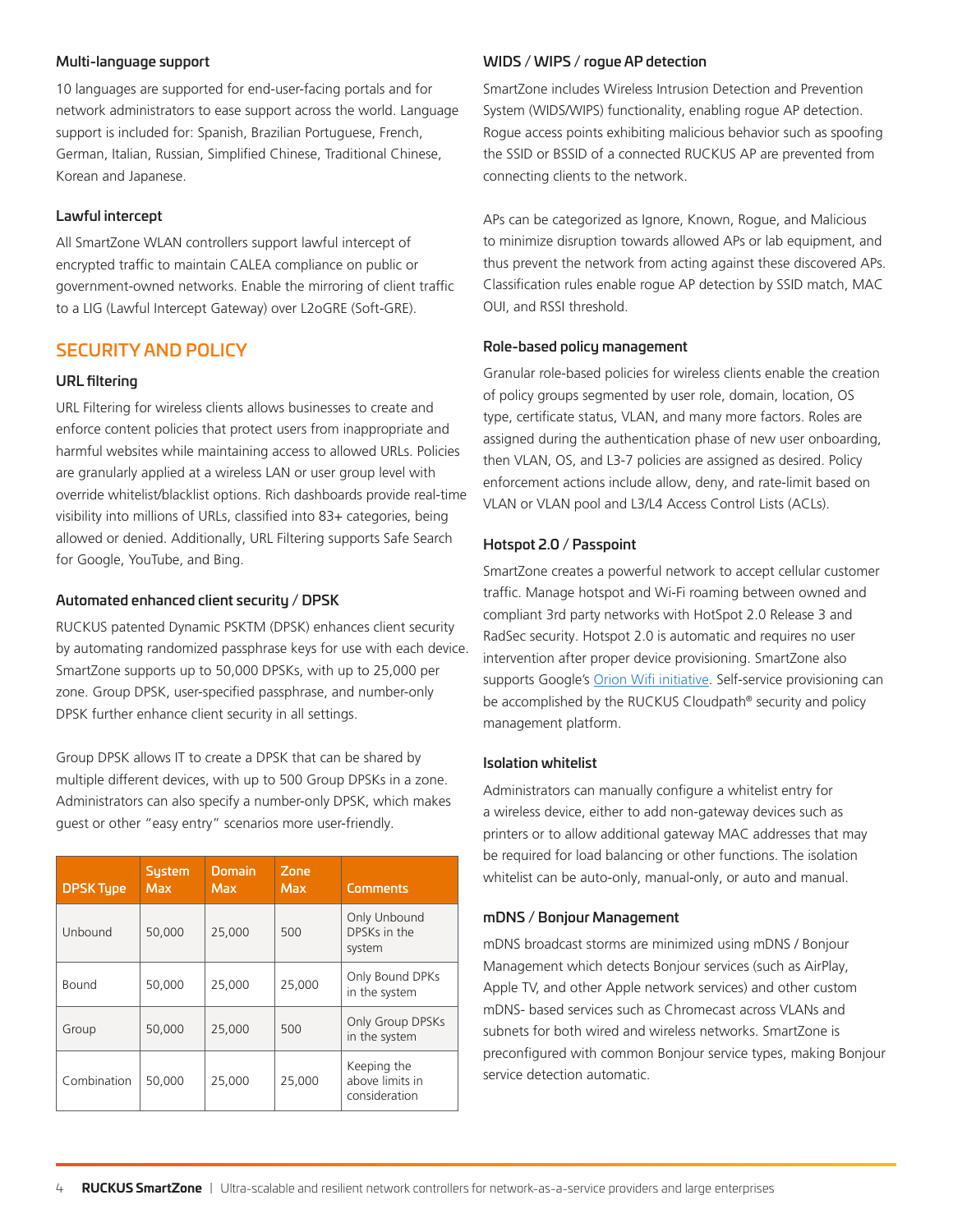

Bonjour Fencing allows administrators to control the physical area that Bonjour-based services are discoverable. This is accomplished by mapping to nearby APs devices that are advertising Bonjour services and allowing only that AP or its neighbors to advertise the Bonjour record. This prevents users/devices from discovering Bonjour services that are not nearby and thus not relevant to their search.

### Two-factor authentication

SmartZone operational security is enhanced with twofactor authentication, requiring administrators or a group of administrators to provide both username/password authentication as well as SMS authentication before login.

### Social login support

Administrators can utilize social media login credentials to connect user devices through SmartZone. The following popular social media login methods are supported: Facebook, Google, LinkedIn, and Microsoft.

# NETWORK INTELLIGENCE

#### Traffic analysis

Traffic analysis displays domain, zone, AP/Switch group, WLAN, and AP traffic and client trends over time. Quickly find the most heavily loaded AP/Switches/Ports or top network users and devices. View client OS types and application consumption for wireless clients. Filter statistics by the band (2.4 GHz, 5 GHz, or both) and traffic direction (uplink, downlink, or both), and monitor client load over time.

## Indoor and outdoor maps

With Maps, centrally view all sites at the same time with Google Maps integration and display sites, floorplans, and APs on the map. Simplify routine checkups of AP health on a site-by-site basis with one click. Inspect the status of APs across floorplans to find online, flagged, and offline APs. View health and traffic data for each AP to evaluate site performance. Administrators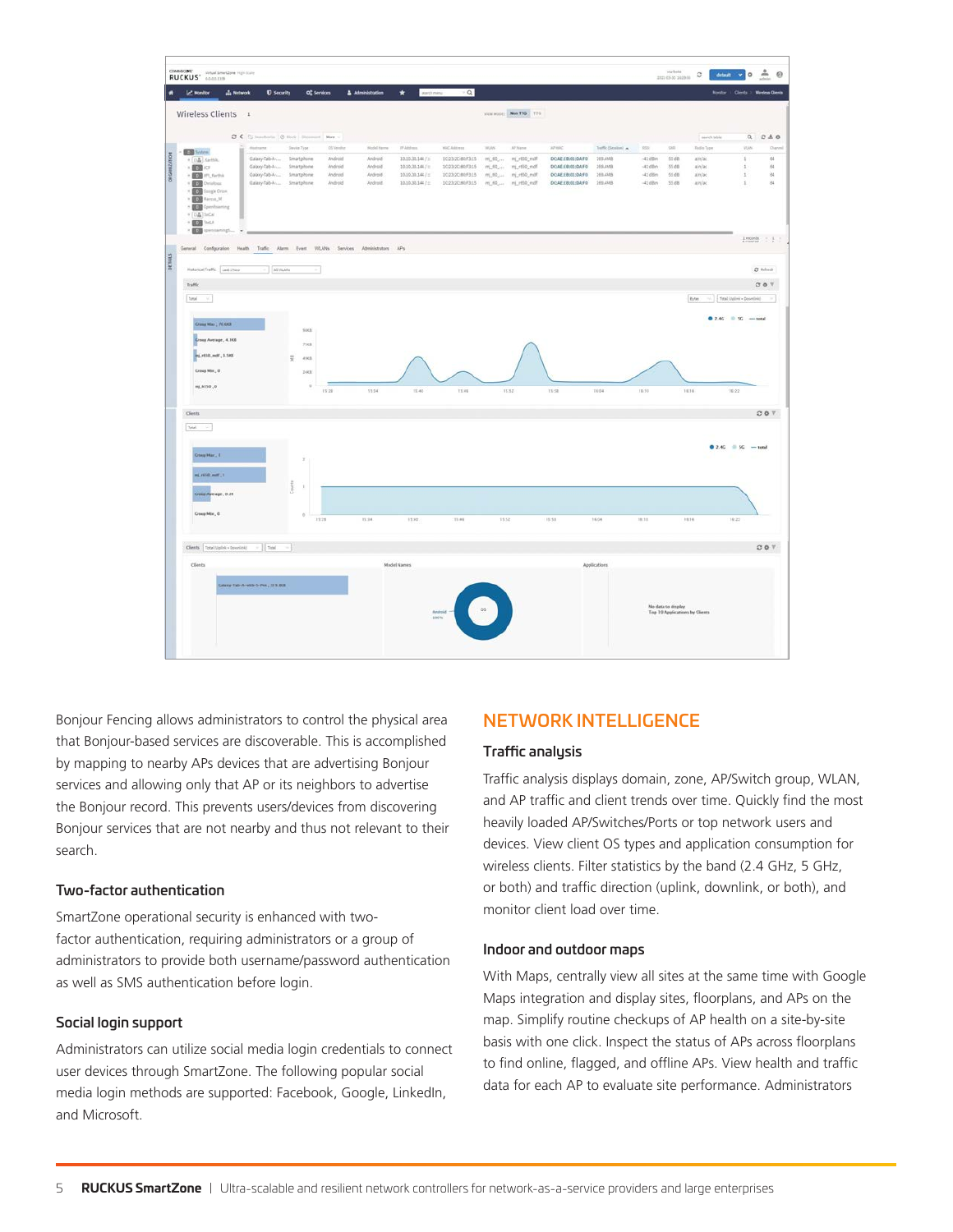can choose an AP to view details like health status, IP address, or other operational metrics. APs are color-coded by status, and administrators can overlay operational data—like operating channel, traffic, client count, airtime utilization—for each AP on the map.

# Layer 7 application visibility and control

Robust Layer 7 application recognition and control for wireless clients pinpoint top applications and top users, among other metrics. SmartZone allows rate-limiting, blocking, and QoS actions by application to support organizational network usage policies. The application signature database is updated independently of SmartZone firmware upgrades, ensuring that administrators can always manage and control the latest applications.

### Super-KPIs

Unique network metrics ("super-KPIs") enable IT to more quickly detect and react to potential Wi-Fi user experience degradation. SmartZone proactively monitors a core set of metrics that consistently correlate well with common problems, and presents a summary metric as a starting point for problem isolation. Using aggregate measurements that capture a broad range of problems associated with the Wi-Fi network simplifies troubleshooting by narrowing the scope and location of the problem. These holistic, historical, smart metrics include Latency, Airtime Utilization, and Connection Failure.

# RF Coverage Heatmap

The RF Coverage Heatmap tool visually presents approximated signal strength per AP that is overlaid on top of any imported

floor-plan. This enables IT to quickly spot possible AP coverage gaps within the intended area.

# AP and switch health

AP health is a key indicator of user experience quality and with SmartZone, this information is presented front-and-center. On the Dashboard, AP status is categorized based on health/performance thresholds defined by an administrator. On a map, APs are colorcoded based on this status. SmartZone automatically identifies APs that cross performance thresholds and visually ranks the worst-performing APs. With this data and historical trend analysis, admins can easily compare individual APs with groups of APs to look for isolated trouble spots or identify broader patterns.

Switch health monitors switch CPU and memory trends, power supply/fan status and temperature readings, monitor key events and raise alarms based on predefined rules, monitor port status.

# Cluster health

Monitor and flag cluster node status and keep critical cluster health alerts highlighted within the Dashboard through status symbols showing Green/ Yellow/Red for each cluster node. Displays historical line charts and allows threshold settings for Cluster Health, spanning CPU, RAM and disk utilization, port/interface usage, and packet rates.

# Client health

Check on real-time client performance metrics, connectivity, and traffic. View client signal-to-noise ratio (SNR) and data rate, as well as historical traffic, to help troubleshoot connectivity problems.

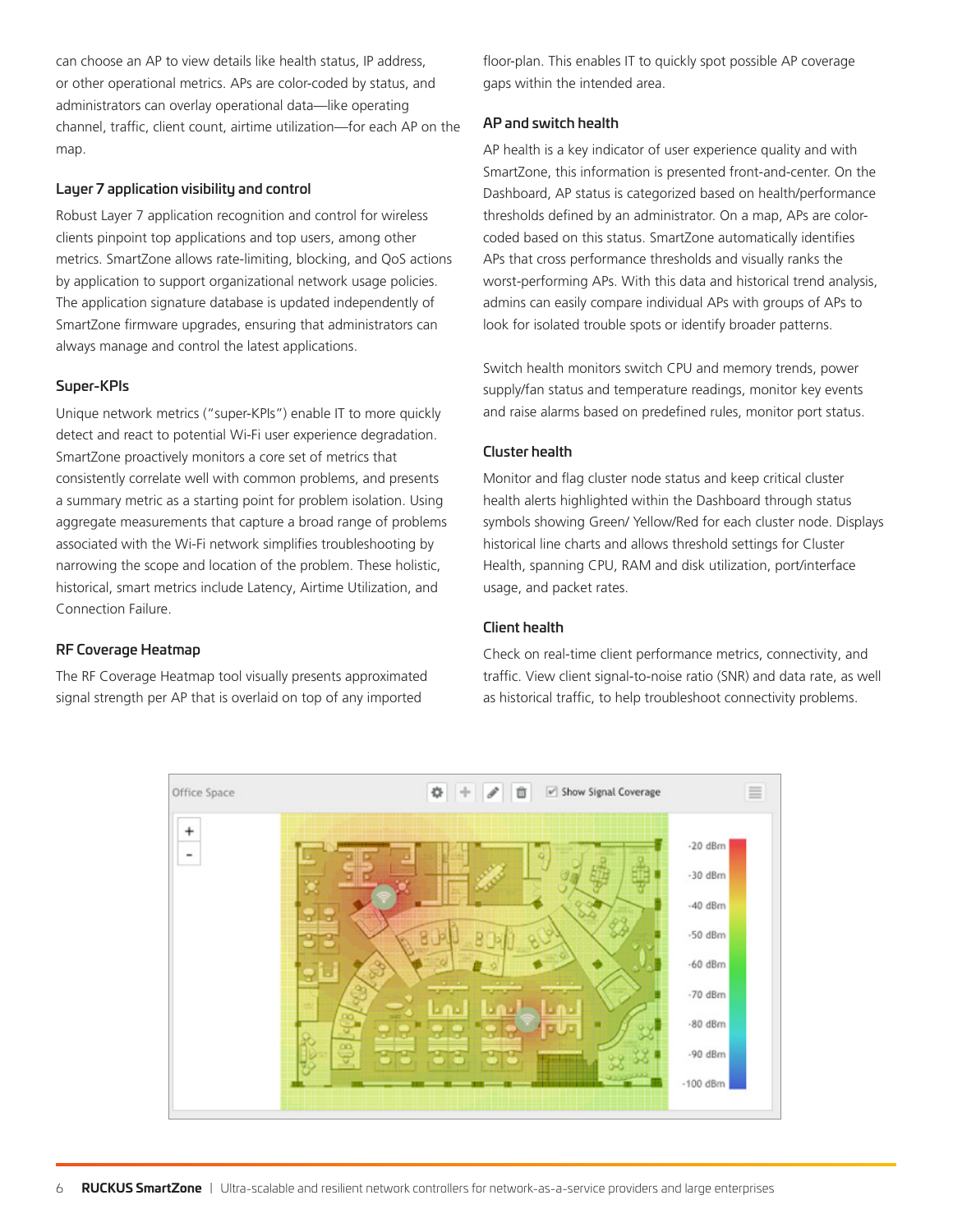

# Topology health

The Topology and Ball view contained within the Dashboard uses a system hierarchy tree to enable easy identification of Wi-Fi problems inside domains, zones, and AP groups. With a Green, Yellow, and Red status indicator, locate offline access points or access points with poor performance.

# Spectrum analysis

On-demand real-time spectrum analysis makes use of existing radios within the AP, removing the requirement to have dedicated APs for spectrum reporting. Visualize RF spectrum by real-time energy, real-time utilization, density, energy waterfall, and utilization waterfall. While an AP conducts a spectrum scan, clients are offloaded to nearby APs to minimize connection disruptions. In the case of APs with three radios, the 3rd radio can provide spectrum analysis of both 2.4 and 5 GHz bands without impacting client connectivity. Spectrum Analysis is supported on 802.11n, 802.11ac, and Wi-Fi 6 APs.

# Report generation and export

View rich statistics on subscribers (including client fingerprinting), APs, SSIDs, switches, backhaul (mesh), and the SmartZone cluster itself, with granularity as low as three minutes with 14 days storage. Reports encompassing durations of hours to weeks can be generated for a variety of key performance indicators (KPIs) and exported in multiple formats. For operators seeking richer information, the RUCKUS SmartCell® Insight (SCI) network analytics tool provides for long-term data storage, data analytics, and more complex reports.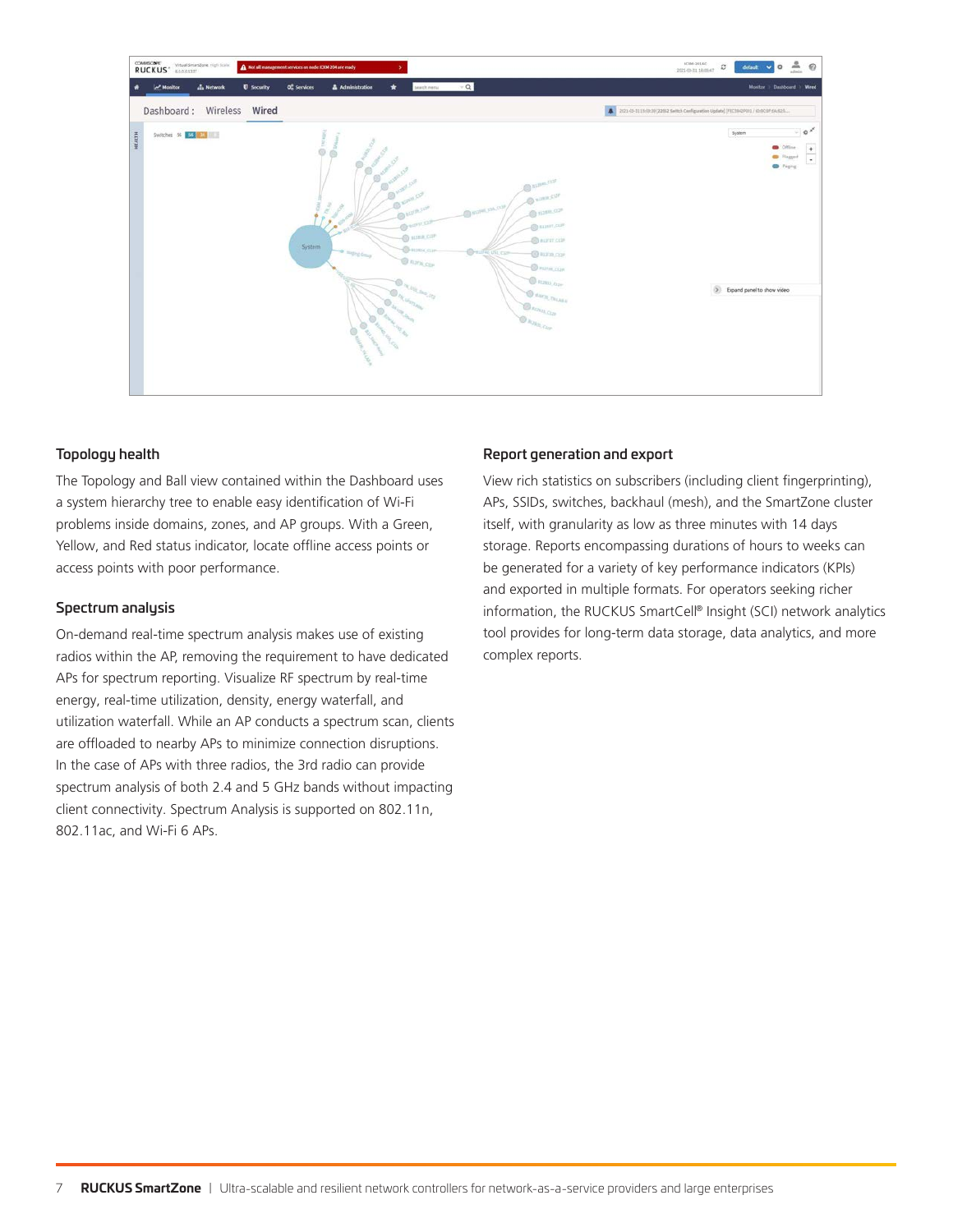| <b>Wireless LANs</b> |                                                                                   |                            |                                                                                                 |                |                                                 | search menu           | $\vee$ Q       |                   |      | <b>Network</b><br><b>Wireless</b> | <b>Wireless LANs</b>   |
|----------------------|-----------------------------------------------------------------------------------|----------------------------|-------------------------------------------------------------------------------------------------|----------------|-------------------------------------------------|-----------------------|----------------|-------------------|------|-----------------------------------|------------------------|
|                      |                                                                                   |                            |                                                                                                 |                |                                                 | VIEW MODE: List Group |                |                   |      |                                   |                        |
| + / I x More         |                                                                                   |                            |                                                                                                 |                |                                                 |                       |                |                   |      | search table                      | $\alpha$<br>$C$ $\Phi$ |
|                      |                                                                                   |                            | Alerts                                                                                          | ssin           | Airth Method                                    | Encryption Method     | <b>Clients</b> | Traffic +         | VEAN | Application Recognition           | Tunneled<br>Stat       |
| + Da Karthik.        |                                                                                   |                            | $\alpha$                                                                                        | Beacon         | OPEN                                            | WPA2                  | 0              | ö                 |      | Disabled                          | ۰<br>APBridg           |
| $+ 10$ ACF           |                                                                                   |                            | $\circ$                                                                                         | jh_test        | <b>OPEN</b>                                     | WPA2                  | $\alpha$       | $\omega$          | 1    | Disabled                          | APBridg<br><b>O</b>    |
|                      |                                                                                   |                            | $0$                                                                                             | @hyatt         | OPEN                                            | <b>NONE</b>           | $\circ$        | $\circ$           |      | Enabled                           | APBridg<br>$\bullet$   |
| Die Google Orion     |                                                                                   |                            | $\mathbb{O}$                                                                                    | SCtest         | OPEN                                            | WPA2                  | $\theta$       | $\circ$           | T    | Disabled                          | APBridg<br><b>O</b>    |
| + De Marcus M        |                                                                                   |                            | $\alpha$                                                                                        | Marriott Guest | OPEN.                                           | NONE                  | $\mathbf{0}$   | $\mathbf{0}$      | 99   | Enabled                           | APBridg<br>$\bullet$   |
| Dis OpenRoaming      |                                                                                   |                            | $\mathbb{Q}$                                                                                    | Orion          | 802.1X                                          | WPA2                  | $\mathbb{D}$   | $\mho$            | 1    | Disabled                          | APBridg<br>$\bullet$   |
| <b>ESPECTEVLA</b>    |                                                                                   |                            | $\mathbb{O}$                                                                                    | OpenRoaming    | 802.1X                                          | WPA2                  | $\mathbf{0}$   | $\ddot{\text{o}}$ |      | Disabled                          | APBridg<br>$\bullet$   |
| $\mathbf{D}$         |                                                                                   |                            | $\mathbb{O}$                                                                                    | Openroaming    | 802.1X                                          | WPA2                  | $\mathbb{Q}$   | $\,0\,$           | 1    | Disabled                          | APBridg<br>÷           |
|                      | D <sub>3</sub> System<br>D. API_Karthik<br>$+$ <b>DD</b> Chris Ross<br>+ DA SoCal | Name:<br>openroamingS<br>٠ | Beacon<br>jh_test<br>@hyatt<br>SCtest<br>Marriott Guest<br>Orion.<br>OpenRoaming<br>Openroaming |                | C < + Create Configure (21) Clone Delate More < |                       |                |                   |      |                                   | 9 records              |

# **CONNECTIVITY**

## SmartMesh wireless backhaul

RUCKUS SmartMesh and zero-touch mesh provisioning simplify creating wireless backhaul redundancy through self-forming, selfhealing mesh networks that are enabled with a single checkbox on the administrative interface without the need to pre-provision the AP. With RUCKUS APs and BeamFlex®+ technology, APs adapt to changing conditions to further ensure a solid mesh connection between APs, making use of the 5 GHz band to backhaul AP traffic to a point where wireline facilities are available. Mesh backhaul configurations dynamically reconfigured to reroute traffic over different paths as conditions change.

### Connectivity optimizations

SmartZone managed APs discover neighboring APs over-the-air and build encrypted communication channels to share network load, operating channels, roaming, and other relevant RF parameters. This enables smarter roaming and load balancing behavior and is supported on both IPv4 or IPv6 networks.

### Radio and Wi-Fi optimization

**BeamFlex+:** BeamFlex+ adaptive antenna technology increases every RUCKUS AP's performance and range. Multiple antenna elements inside each AP manipulate RF patterns in real-time to maximize, on a per-packet basis, signal gain for each client, while accommodating changes in client device orientation. This technology mitigates radio interference, noise-related performance issues, and improves application flows especially for mobile devices.

- · **ChannelFly®:** The ChannelFly dynamic channel management technology in all RUCKUS APs improves wireless performance in highly congested environments by dynamically switching a client to a better channel when the one it's using starts to degrade. This capability allows APs to automatically select the optimum 2.4 and 5 GHz channels to maximize performance and minimize interference. ChannelFly also supports a channelchange cost metric that refines client channel migration using channel capacity prediction models and initial learning and settling time updates.
- **Capacity-Based Admission Control:** To help ensure existing clients' quality of service during periods of heavy load, RUCKUS APs implement a capacity-based client access control algorithm that declines connection requests from new clients if alreadyconnected clients are at risk of service quality degradation.
- · **Adaptive RF Cell Sizing:** SmartZone improves performance in networks with under-deployed or over-deployed APs by dynamically enlarging or reducing RF cell sizes which reduces channel interference from adjacent APs and increases overall average throughput per client.
- · **Adaptive Traffic Load Balancing:** Real-time adaptive band balancing within AP radio bands helps improve user and network performance as environmental factors change. Clientaware machine learning recalibrates device load on a per AP and 2.4 vs 5 GHz radio band basis.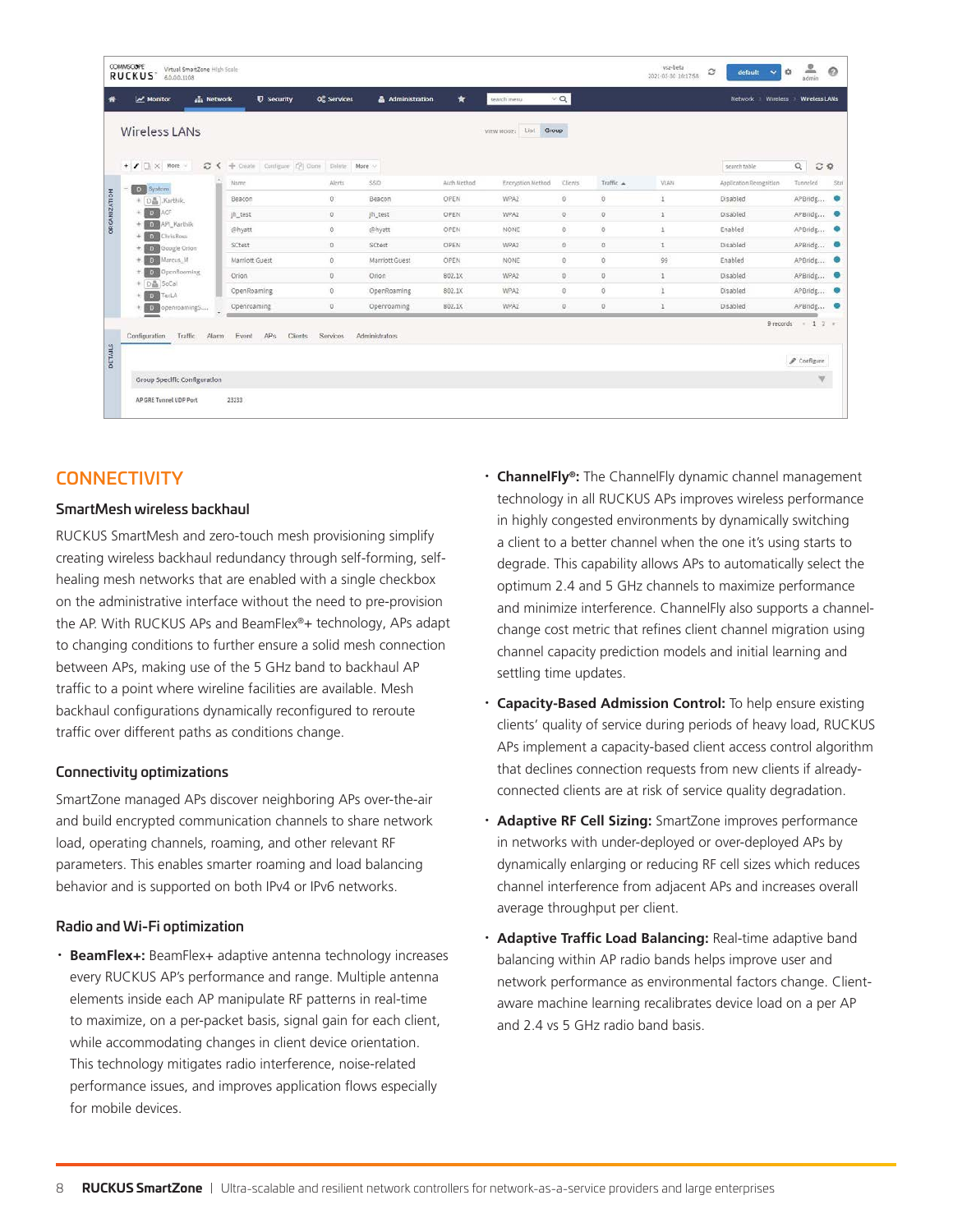

# **ARCHITECTURE**

#### Separate control and data plane

The SmartZone platform addresses deployment and latency constraints with traditional WLAN architectures by implementing a customized local MAC architecture that places all essential WLAN services including authentication and association requests within the RUCKUS AP. This enables all SmartZone controllers to separate control and management traffic from data traffic while optimizing for both using SSH-based and GRE-based protocols, thus improving deployment flexibility and network latency.

A single SmartZone controller placed within a centralized data center can manage multiple remote sites without forcing all authentication requests or client data to tunnel through the SmartZone controller.

User traffic is bridged through the local L2/L3 network which improves latency between clients and services. Branch office deployments and direct integration between APs and local IT infrastructure Active Directory, LDAP, RADIUS, DHCP, DNS, and Firewalls are also enabled.

Payloads being transmitted over a public network connection, such as the Internet, are encrypted with SmartZone.

#### Multi-data plane support

Operators can route traffic simultaneously to multiple non-hosting managed service providers and enterprises from one access point to maximize infrastructure reuse and investment returns.

Each RUCKUS AP can host multiple data plane routing topologies simultaneously with mix-use between a single RUCKUSGRE tunnel, up to three SoftGRE tunnels, and a local data breakout option.

# Active / active cluster redundancy

Active/active network controller clusters deliver higher availability and resiliency than traditional N+1 standby architectures and ensure redundancy while balancing AP and switch loading between controllers with zero idle controller capacity.

## Geo-redundant clustering

SmartZone controllers support multiple layers of redundancy to ensure WLAN/LAN survivability in the event of catastrophic network failures. Multiple controller nodes within a cluster allow APs and switches to associate to any surviving controller in the event of a controller failure. If an entire cluster goes off-line within a data center, APs and switches can fail-over to a different cluster hosted in a different data center geographically to assure network survivability. Additionally, the many-to-one cluster architecture furthers high-availability while reducing redundant cluster costs by allowing a single standby cluster to serve as a failover option for many distributed active clusters.

**Only: SZ300, vSZ-H**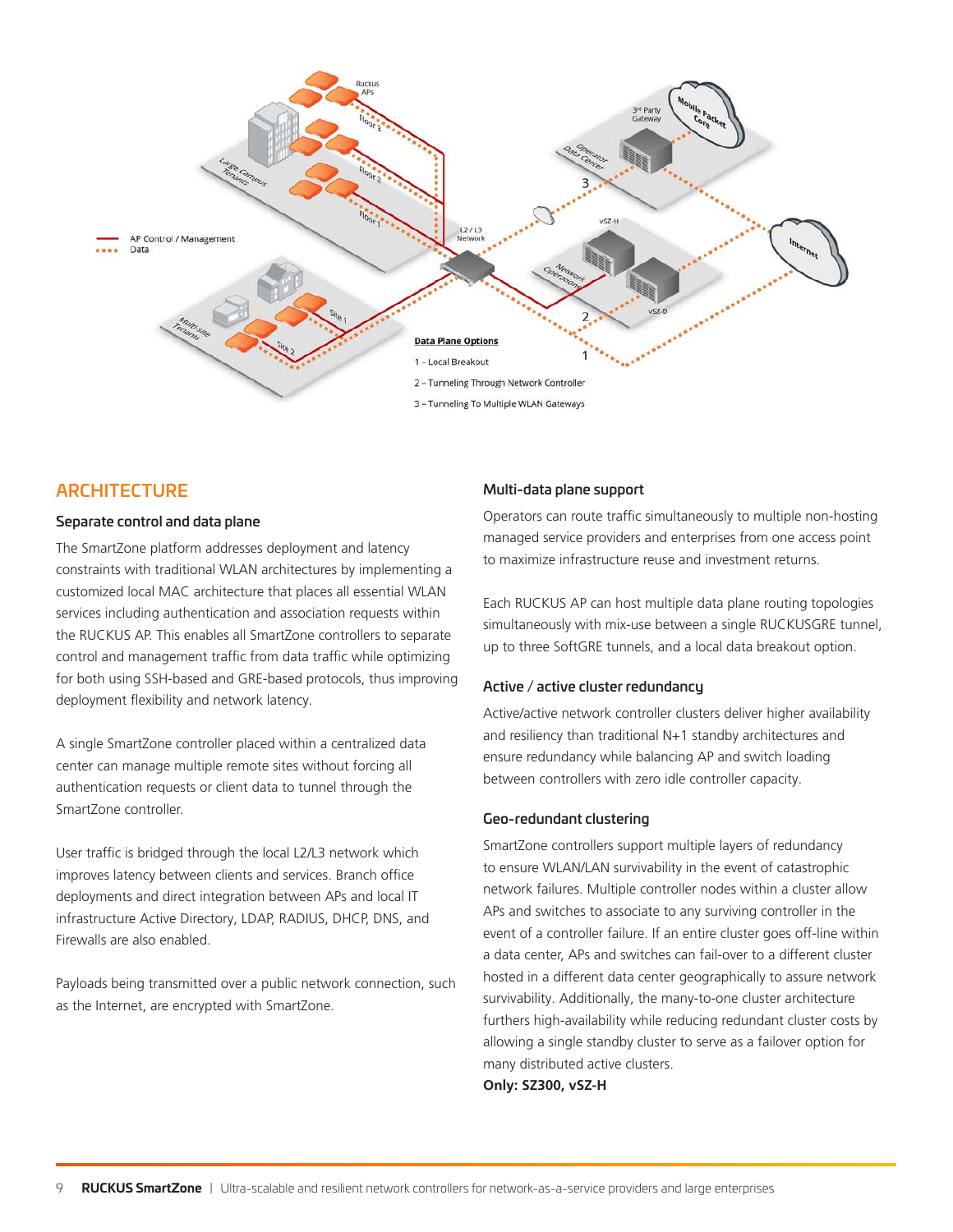## AP and switch survivability

SmartZone minimizes the impact of lost connectivity between the controller and the AP or Switch by placing essential WLAN services within the AP or Switch. WAN link outages or controller failures do not affect the normal operation of WLAN services. Native WISPr support on SmartZone managed devices allow the access points and switches to continue authenticating clients even without a connection to the SmartZone.

# Switch configuration backup and restore

SmartZone backs up every switch configuration file on an ongoing basis at configurable intervals and can restore the last seven versions of a switch configuration. This provides the network administrator with the reassurance they can always go back to a known working configuration in the event the network does not behave as expected after a switch configuration change.

## Control software and firmware upgrades

APs and switches can be upgraded individually or in groups. Administrators can granularly control switch firmware upgrades either immediately or scheduled across a managed network with a single operation.

## Offload DHCP/NAT services

DHCP/NAT services are provided by the AP or separately in large networks by the RUCKUS Virtual SmartZone Data Plane (vSZ-D). By decoupling the management of APs which is done through SmartZone and the routing and management of WLAN traffic through the vSZ-D, operators can quickly replicate WLAN deployments across multiple sites while minimizing capital expenditures associated with separate routers and DHCP servers.

**DHCP** Up to 100,000 IP address leases per vSZ-D (in increments of 1,000 IP address leases **NAT** Up to 2 million sessions flows per vSZ-D (in increments of 100,000 session flows)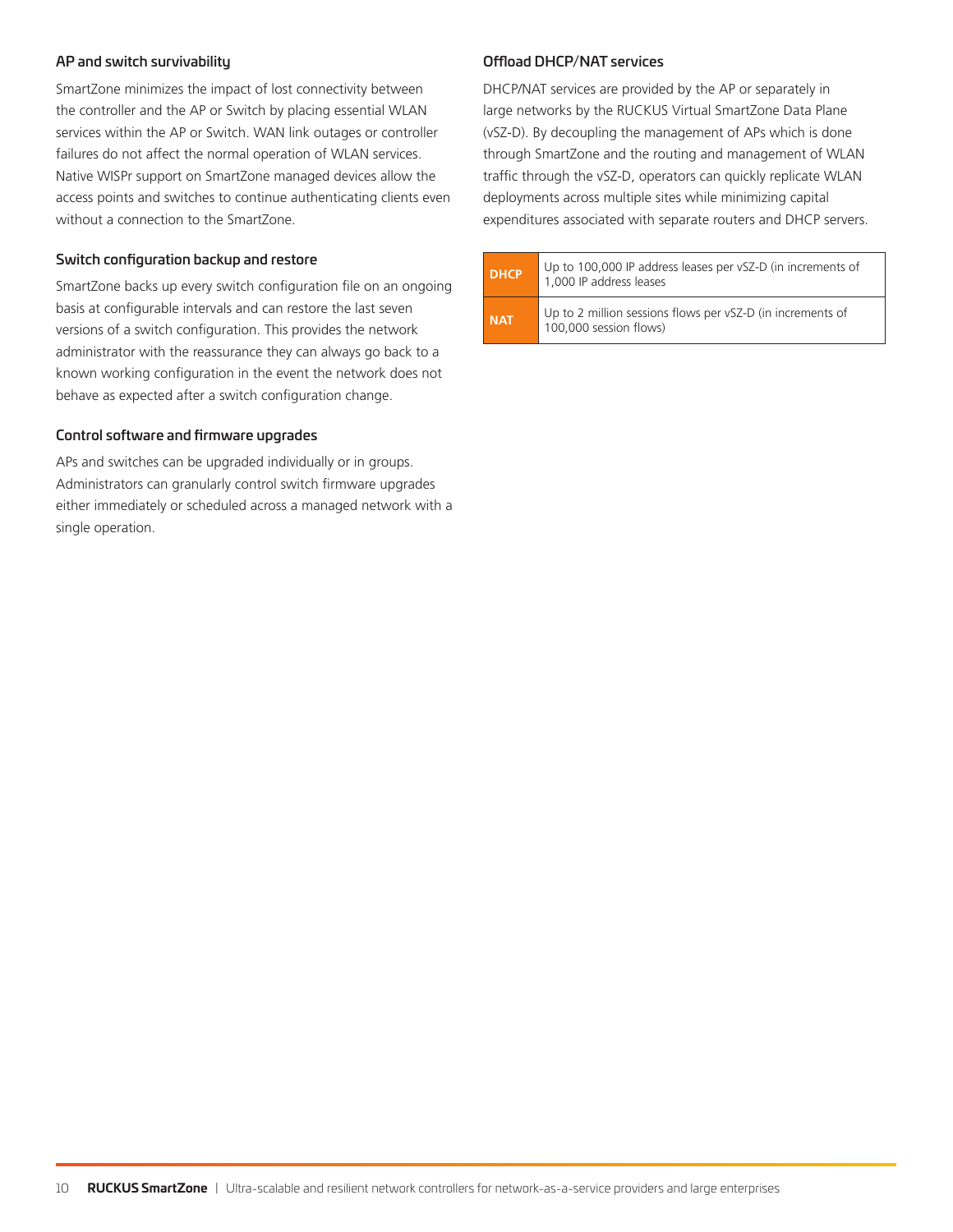| Product information    |                                                                                                                                                                                                                                                                                                                                                                                                                                                                                                                                                                                                                                                                                                                                        |
|------------------------|----------------------------------------------------------------------------------------------------------------------------------------------------------------------------------------------------------------------------------------------------------------------------------------------------------------------------------------------------------------------------------------------------------------------------------------------------------------------------------------------------------------------------------------------------------------------------------------------------------------------------------------------------------------------------------------------------------------------------------------|
| Products               | · P01-S300-WW10: SmartZone 300 (SZ300)—redundant AC power, six (6) Fans, two (2)<br>10 Gbps data cards, and six (6) 1 GigE ports. No power cords included.<br>· P01-S300-WW00: SmartZone 300 (SZ300)—redundant DC power, six (6) Fans, two (2)<br>10 Gbps data cards, and six (6) 1 GigE ports. Includes two DC power cables.<br>• P01-S144-XX00: SmartZone 144 (SZ144)—four (4) 10 GigE and four (4) 1 GigE ports<br>• L09-VSCG-WW00: Virtual SmartZone 3.0 or newer software virtual appliance, 1 instance,<br>includes 1 AP license                                                                                                                                                                                                 |
| Management Licenses    | · L09-0001-SG00: Access Point management license for SZ144/vSZ 3.X, 1 RUCKUS AP access<br>point<br>• L09-0001-SGCX: Switch management license for SZ144/SZ300/vSZ 5.X, 1 RUCKUS ICX switch                                                                                                                                                                                                                                                                                                                                                                                                                                                                                                                                             |
| Accessories and Spares | · 902-S310-AC00: KIT, SPARE, AC Power Supply, SZ300 (use with 902-1174-xx00 power cord)<br>· 902-S301-DC00: KIT, SPARE, DC Power Supply, SZ300<br>• 902-S320-0000: KIT, SPARE, FAN ASSY, SZ300 (6 fans)<br>· 902-S330-0000: KIT, SPARES, Slide Rail Rack Mount Kit, SmartZone 300<br>· 902-S340-0000: KIT, SPARE, Console Cable, (RJ45 to USB), SZ300<br>• 902-S350-0000: KIT, SPARE (FRU), Hard Disk Drive, SZ300<br>· 902-S351-0000: KIT, SPARE (FRU), Solid State Disk 64GB, SZ300<br>• L09-0001-RXGW: Soft GRE tunnel license from AP to 3rd party concentrator<br>• L09-0001-SGHA: Per AP management license for High Availability. Supported products<br>(Standby mode only): SZ-300, vSZ-H. For each AP on Standby Cluster only |
| <b>URL Filtering</b>   | · S01-URL1-1LSZ: SmartZone URL Filtering 1 year subscription for 1 AP<br>· S01-URL1-3LSZ: SmartZone URL Filtering 3 year subscription for 1 AP<br>· S01-URL1-5LSZ: SmartZone URL Filtering 5 year subscription for 1 AP<br>· S21-URL1-1LSZ: SmartZone URL Filtering 1 year subscription renewal for 1 AP<br>· S21-URL1-3LSZ: SmartZone URL Filtering 3 year subscription renewal for 1 AP<br>· S21-URL1-5LSZ: SmartZone URL Filtering 5 year subscription renewal for 1 AP                                                                                                                                                                                                                                                             |

PLEASE NOTE: When ordering the AC power cord, you must specify the destination region by indicating -US, -EU, -CN, -IN, -JP, -KR, -SA, -UK or -UN instead of -XX.

| Capacity                  | SZ300                                                                                                                                        | VSZ-H                                                                                                                                        | SZ144                                                                    | VSZ-E                                                                   |
|---------------------------|----------------------------------------------------------------------------------------------------------------------------------------------|----------------------------------------------------------------------------------------------------------------------------------------------|--------------------------------------------------------------------------|-------------------------------------------------------------------------|
| Managed APs               | • Up to 10,000 per<br>controller<br>$\cdot$ Up to 30,000 per<br>cluster                                                                      | • Up to 10,000 per<br>controller<br>• Up to 30,000 per<br>cluster                                                                            | $\cdot$ Up to 2,000 per<br>controller<br>• Up to 6,000 per cluster       | $\cdot$ Up to 1,024 per<br>controller<br>• Up to 3,000 per cluster      |
| Managed Switches*         | $\cdot$ Up to 2,000 per<br>controller<br>• Up to 6,000 per cluster                                                                           | $\cdot$ Up to 2,000 per<br>controller<br>• Up to 6,000 per cluster                                                                           | $\cdot$ Up to 400 per<br>controller<br>• Up to 1,200 per cluster         | $\cdot$ Up to 200 per<br>controller<br>• Up to 600 per cluster          |
| <b>WLANS</b>              | • Up to 2,048 per zone<br>• Up to 65,534 per<br>cluster                                                                                      | • Up to 2,048 per zone<br>$\cdot$ Up to 65,534 per<br>cluster                                                                                | • Up to 2,048 per cluster                                                | • Up to 2,048 per cluster                                               |
| <b>VLANS</b>              | $\cdot$ Up to 4,094                                                                                                                          | $\cdot$ Up to 4,094                                                                                                                          | $\cdot$ Up to 4,094                                                      | $\cdot$ Up to 4,094                                                     |
| <b>Concurrent Devices</b> | • Up to 100,000 per<br>vSZ-H<br>• Up to 300,000 per<br>vSZ-H cluster<br>• Up to 150,000 per<br>SZ300<br>• Up to 450,000 per<br>SZ300 cluster | • Up to 100,000 per<br>vSZ-H<br>• Up to 300,000 per<br>vSZ-H cluster<br>• Up to 150,000 per<br>SZ300<br>• Up to 450,000 per<br>SZ300 cluster | $\cdot$ Up to 40,000 per<br>controller<br>• Up to 120,000 per<br>cluster | • Up to 25,000 per<br>controller<br>$\cdot$ Up to 60,000 per<br>cluster |

\* Each managed switch added to a cluster/controller reduces the capacity count for managed APs by 5.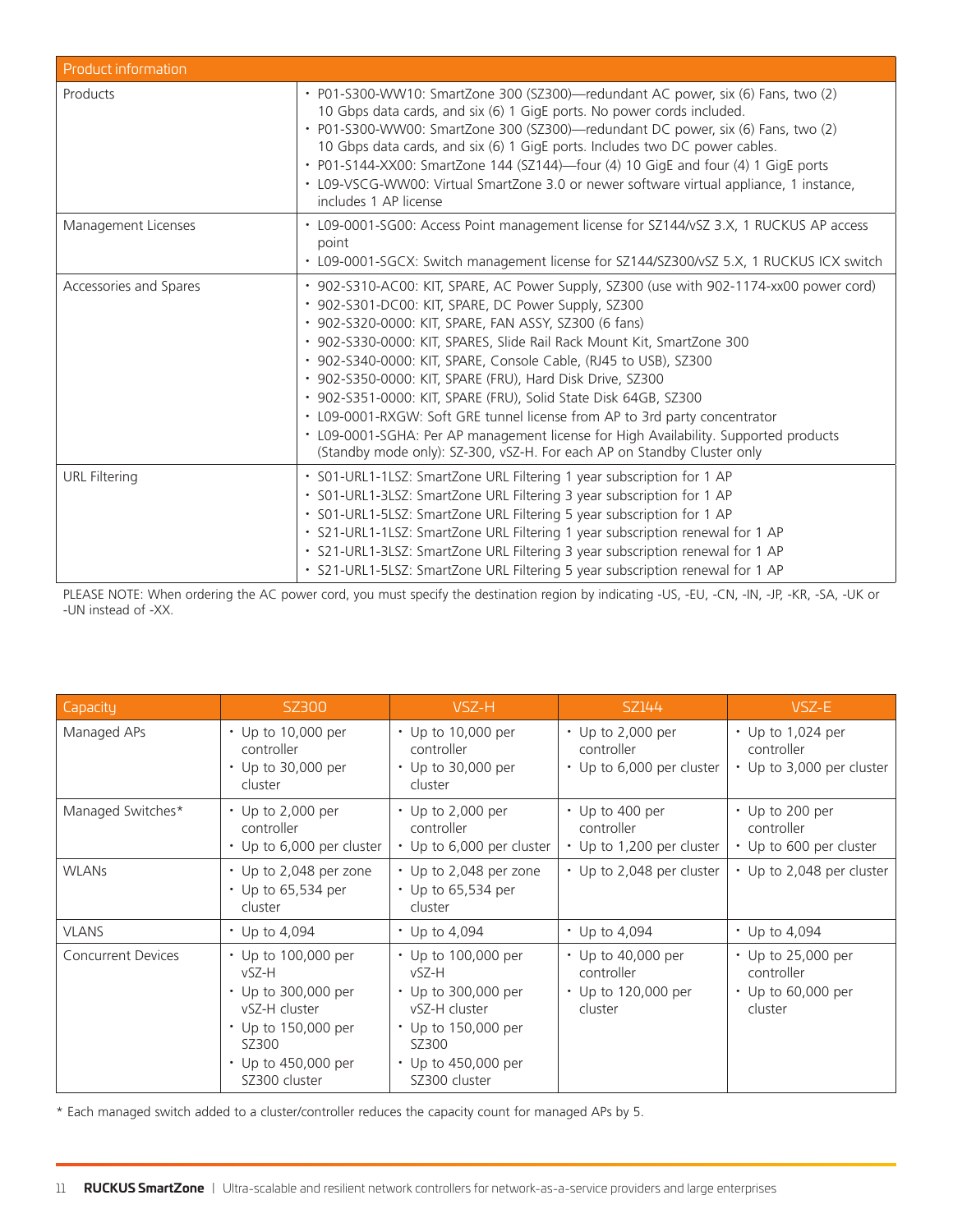| Key functionality                            |                                                                                                                                                                                                                                                                                                                                                          |                                                                                                  |  |  |  |
|----------------------------------------------|----------------------------------------------------------------------------------------------------------------------------------------------------------------------------------------------------------------------------------------------------------------------------------------------------------------------------------------------------------|--------------------------------------------------------------------------------------------------|--|--|--|
| Device Management                            | · RUCKUS Wi-Fi APs supported: R850, R750, R730, R720, R710, R650, R610, R550, R510,<br>R320, R310, M510, H510, H320, C110, E510, T811CM, T750, T710, T710S, T610, T610S,<br>T504, T310, T301, FZM300, FZP300<br>· RUCKUS ICX 7000 series switches running FastIron 8.0.80 and above supported; FastIron<br>80.0.90a required for Zero-Touch Provisioning |                                                                                                  |  |  |  |
| Device Type Support                          | · Wi-Fi APs, Switches                                                                                                                                                                                                                                                                                                                                    |                                                                                                  |  |  |  |
| Controller Expansion                         | • Up to 4 controllers in N+1 active-active mode, supporting non-disruptive capacity expansion                                                                                                                                                                                                                                                            |                                                                                                  |  |  |  |
| Controller Redundancy                        | • 3+1 distributed data preserving with N+1 redundancy within a cluster                                                                                                                                                                                                                                                                                   |                                                                                                  |  |  |  |
| Cluster Redundancy                           | · Geo-redundancy between clusters; many-to-one cluster support                                                                                                                                                                                                                                                                                           |                                                                                                  |  |  |  |
| Data Offload                                 | • Local offload of traffic directly to the Internet                                                                                                                                                                                                                                                                                                      |                                                                                                  |  |  |  |
| AP                                           | · WPA, WPA2-AES, 802.11i, 802.1x/EAP, PSK, WISPr, WEP, WPA3, Enhanced Open, MAC<br>Address*<br>• Fast EAP-SIM re-authentication<br>• EAP-SIM, EAP-AKA, EAP-AKA over WLAN for 802.1x<br>• Wi-Fi Locations with the SZ AAA-Proxy functionality enabled                                                                                                     |                                                                                                  |  |  |  |
| User Database                                | • Internal database up to 25,000 users<br>· External: RADIUS, LDAP, Active Directory                                                                                                                                                                                                                                                                     |                                                                                                  |  |  |  |
| <b>Access Control</b>                        | • L2 (MAC address-based)L3/4 (IP and Protocol<br>based)<br>• L2 client isolation<br>· Management interface access control                                                                                                                                                                                                                                | · Time-based WLANs<br>• Device type access policies<br>· Two-factor authentication password, SMS |  |  |  |
| Wireless Intrusion Detection (WIDS/<br>WIPS) | • Rogue AP detection / prevention<br>· Evil-twin/AP spoofing detection<br>• Ad hoc detection                                                                                                                                                                                                                                                             |                                                                                                  |  |  |  |
| <b>AAA</b>                                   | • RADIUS (primary and backup)                                                                                                                                                                                                                                                                                                                            |                                                                                                  |  |  |  |
| Hotspot                                      | • WISPr, Wi-Fi CERTIFIED, Passpoint <sup>™</sup> , HotSpot 2.0*                                                                                                                                                                                                                                                                                          |                                                                                                  |  |  |  |
| <b>Guest Access</b>                          | · Supported                                                                                                                                                                                                                                                                                                                                              |                                                                                                  |  |  |  |
| Captive Portal                               | · Supported                                                                                                                                                                                                                                                                                                                                              |                                                                                                  |  |  |  |
| Mesh                                         | · Self-healing, Self-forming, Zero-touch provisioning                                                                                                                                                                                                                                                                                                    |                                                                                                  |  |  |  |
| <b>DHCP</b> Server                           | • Up to 100,000 IP address leases per vSZ-D (in increments of 1,000 IP address leases)                                                                                                                                                                                                                                                                   |                                                                                                  |  |  |  |
| <b>NAT</b>                                   | • Up to 2 million sessions flows per vSZ-D (in increments of 100,000 session flows)                                                                                                                                                                                                                                                                      |                                                                                                  |  |  |  |
| Media                                        | · 802.11e/WMM, U-APSD, Wi-Fi Calling Prioritization*                                                                                                                                                                                                                                                                                                     |                                                                                                  |  |  |  |
| mDNS Bonjour Fencing                         | · Supported                                                                                                                                                                                                                                                                                                                                              |                                                                                                  |  |  |  |
| <b>WISPr</b>                                 | • WISPr authentication, SZ downlink AP Survivability*                                                                                                                                                                                                                                                                                                    |                                                                                                  |  |  |  |
| Software Queues                              | • Per traffic type (4), per client                                                                                                                                                                                                                                                                                                                       |                                                                                                  |  |  |  |
| SmartCast Traffic Classification             | Automatic, heuristics and TOS based or VLAN-defined                                                                                                                                                                                                                                                                                                      |                                                                                                  |  |  |  |
| Rate Limiting                                | · Supported                                                                                                                                                                                                                                                                                                                                              |                                                                                                  |  |  |  |
| <b>WLAN Prioritization</b>                   | · Supported                                                                                                                                                                                                                                                                                                                                              |                                                                                                  |  |  |  |
| Client Load Balancing                        | • Automatic                                                                                                                                                                                                                                                                                                                                              |                                                                                                  |  |  |  |
| <b>Band Load Balancing</b>                   | · Supported                                                                                                                                                                                                                                                                                                                                              |                                                                                                  |  |  |  |

\* SmartZone controllers do not contain embedded radios or antennas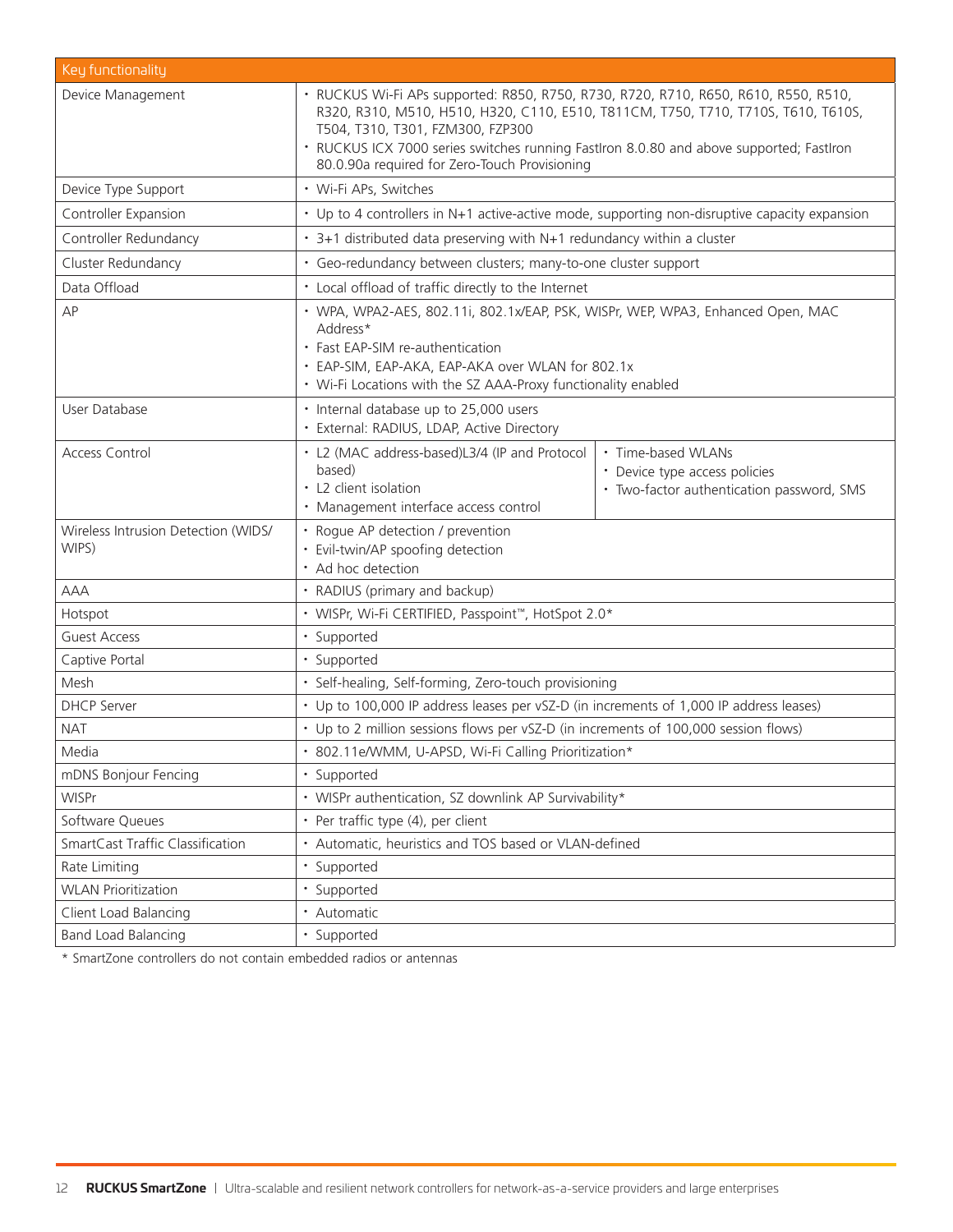| Key functionality (continued) |                                                                                                                                                                                                                                                                                              |                                                                                                                                                                                                       |
|-------------------------------|----------------------------------------------------------------------------------------------------------------------------------------------------------------------------------------------------------------------------------------------------------------------------------------------|-------------------------------------------------------------------------------------------------------------------------------------------------------------------------------------------------------|
| AP Provisioning               | • L3 or L2 auto-discovery<br>• Auto-software upgrade<br>• Automatic channel optimization                                                                                                                                                                                                     |                                                                                                                                                                                                       |
| Configuration Management      | · Secure multi-operator login (RBAC)<br>Large scale (bulk) AP management tools<br>• Switch software and firmware upgrades<br>• Switch configuration management to be<br>supported in an upcoming SmartZone release<br>• Per zone firmware versioning control<br>• Configuration audit trails | • Alarm and event notification (SNMP V1 / V2<br>/ V3)<br>• Event Logging (Syslog)<br>· Integrated on-board remote accessible EMS<br>functionality<br>• RESTful APIs (JSON)<br>• Web-UI<br>$\cdot$ CLI |

| Physical characteristics         |                                                                                                                                                                                                                                                      |                                                                                                                                                                  |  |  |
|----------------------------------|------------------------------------------------------------------------------------------------------------------------------------------------------------------------------------------------------------------------------------------------------|------------------------------------------------------------------------------------------------------------------------------------------------------------------|--|--|
| Hypervisor Support for VSZ       | • VMware 6.5, KVM CentOS 7.3 and above, Hyper-V Windows 2012 R2 and above, AWS,<br>Azure, GCE                                                                                                                                                        |                                                                                                                                                                  |  |  |
| Power                            | • Dual (redundant) AC or DC hot-swappable power supplies<br>• DC power consumption: 1400W<br>• Power Rating: -36 to -72VDC<br>• AC power consumption: 1500W<br>· Power Rating: 100-127VAC/200-240VAC, 47-63HZ<br>· SZ144: AC power consumption: 250W |                                                                                                                                                                  |  |  |
| <b>Dimensions</b>                | · SZ300: 2RU rack mountable: 430 mm (W) x 518 mm (D) x 88.6 mm (H); 16.93 in (W) x<br>20.4 in (D) x 3.48 in (H)<br>· SZ144: 1RU rack mountable: 438 mm (W) x 292.1 mm (D) x 44 mm (H); 17.25 in (W) x<br>11.5 in (D) x 1.73 in (H)                   |                                                                                                                                                                  |  |  |
| Weight                           | · SZ300: 24.3 kg; 53.6 lbs<br>· SZ144: 5 kg; 11.02 lbs                                                                                                                                                                                               |                                                                                                                                                                  |  |  |
| Connections                      | SZ300<br>· Control, management, cluster ports<br>· Six 10/100/1000 Mbps, RJ-45 ports<br>• Data: Four 10Gbps data ports (SFP+)<br>· Console ports: two RJ-45, one front, one<br>rear<br>· USB ports: two front, two rear<br>· Serial port             | SZ144<br>$\cdot$ 4 - 1GbE ports<br>$\cdot$ 4 - 10GbE ports                                                                                                       |  |  |
| <b>SZ300 LED</b>                 | • Front panel LEDs, one rear LED                                                                                                                                                                                                                     |                                                                                                                                                                  |  |  |
| SZ300 Fans                       | · Six redundant, field-swappable fans in three sets                                                                                                                                                                                                  |                                                                                                                                                                  |  |  |
| Mean-Time-Between-Failure (MBTF) | SZ 300 at 25C:<br>• AC version: 44126 hours<br>• DC version: 39094 hours                                                                                                                                                                             | SZ144 at 25C:<br>• AC: 48649 hours<br>• AC: w/ 10G 45818 hours                                                                                                   |  |  |
| <b>Environmental Conditions</b>  | SZ300<br>• Operating Temperature: $5^{\circ}$ C (41°F) – 55°C<br>(131°F)Operating Humidity: 5% to 85%,<br>non-condensing<br>• Humidity storage: 95%, non-condensing                                                                                  | SZ144<br>• Operating Temperature: 0°C (32°F) - 40°C<br>(104°F)<br>• Operating Humidity: 5% to 85%, non-<br>condensing<br>• Humidity storage: 95%, non-condensing |  |  |